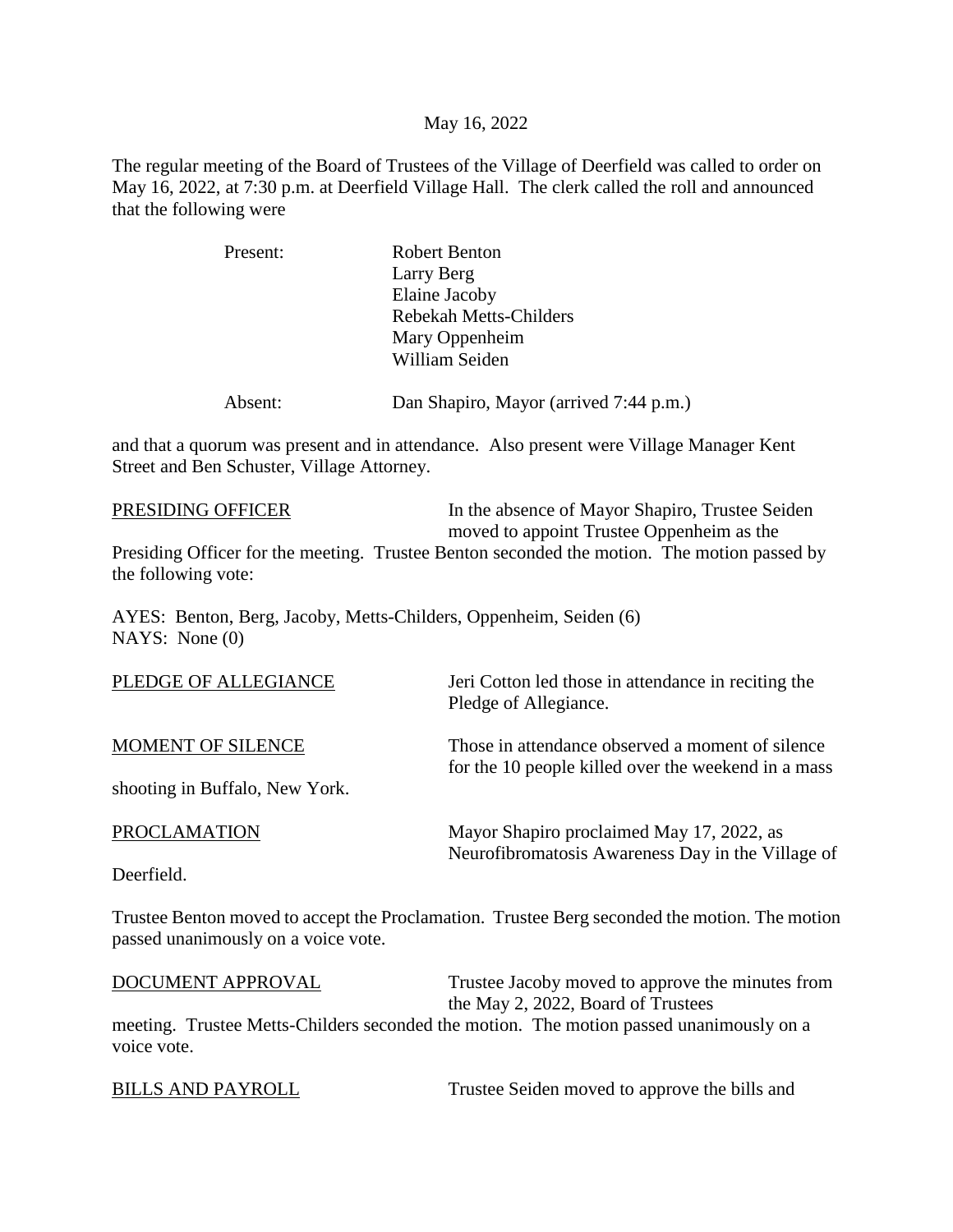Board of Trustees meeting May 16, 2022 Page 2 of 4

payroll dated May 16, 2022. Trustee Benton seconded the motion. The motion passed by the following vote:

AYES: Benton, Berg, Jacoby, Metts-Childers, Oppenheim, Seiden (6) NAYS: None (0)

#### PUBLIC COMMENT

There were no public comments in person or received via email prior to the meeting.

# REPORTS

RECOMMENDATION OF THE PLAN the request for approval of a final plat of PLAT OF RESUBDIVISION FOR THE voted 6-0 in favor of the request. PROPERTIES LOCATED AT 130 AND 140 KENMORE AVENUE

CONSIDERATION AND ACTION ON Mr. Street reported the Plan Commission held a THE REPORT AND Workshop Meeting on April 14, 2022, to consider COMMISSION AND APPROVAL OF resubdivision for the properties located at 130 and RESOLUTION R-22-30 FOR A FINAL 140 Kenmore Avenue. The Plan Commission

Trustee Jacoby moved to approve the Resolution for a final plat of resubdivision for the properties located at 130 and 140 Kenmore Avenue. Trustee Benton seconded the motion. The motion passed by the following vote:

AYES: Benton, Berg, Jacoby, Metts-Childers, Oppenheim, Seiden (6) NAYS: None (0)

# CONSENT AGENDA

There were no items on the Consent Agenda.

# OLD BUSINESS

GODDARD SPECIAL USE TO PERMIT space. THE EXPANSION OF THE GODDARD SCHOOL INTO THE ADJACENT 471

ORDINANCE O-22-22 AUTHORIZING An Ordinance authorizing an amendment to the AN AMENDMENT TO THE DEERFIELD Goddard School Special Use to expand their PARK PLAZA PLANNED UNIT operations into an adjacent vacant tenant space DEVELOPMENT FOR SITE CHANGES located at 471 Lake Cook Road. The expansion AND AN AMENDMENT TO THE will add approximately 1300 square feet of interior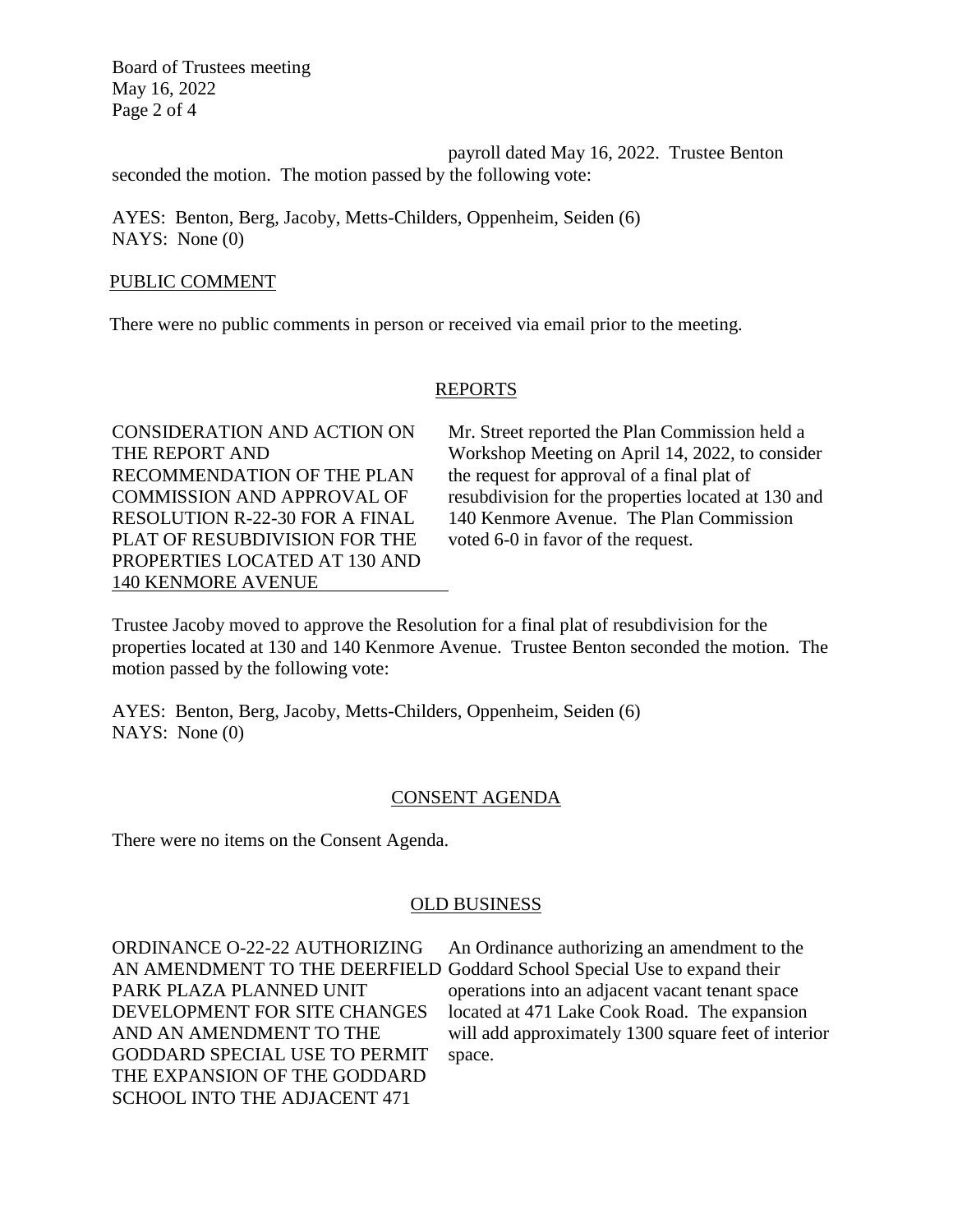Board of Trustees meeting May 16, 2022 Page 3 of 4

# LAKE COOK ROAD TENANT SPACE IN DEERFIELD PARK PLAZA SHOPPING CENTER

Trustee Seiden moved to adopt the Ordinance authorizing an amendment to the Deerfield Park Plaza Planned Unit Development for site changes and an amendment to the Goddard School Special Use to permit the expansion of the Goddard School into the adjacent 471 Lake Cook Road tenant space in Deerfield Park Plaza Shopping Center. Trustee Metts-Childers seconded the motion. The motion passed by the following vote:

AYES: Benton, Berg, Jacoby, Metts-Childers, Oppenheim, Seiden (6) NAYS: None (0)

#### NEW BUSINESS

# RESOLUTION R-22-31 TO AWARD Director of Public Works and Engineering Bob

CHEMICAL PHOSPHORUS REMOVAL Phillips reported the Village is required to meet PROJECT phosphorus effluent limits by June 2024. Three sealed bids were opened for the project. The lowest

qualified bid came from Keno & Sons. Mr. Phillips noted Deerfield is unique as it has its own wastewater reclamation facility. The Village operates under a permit from the IEPA. One of the conditions of the permit is phosphorus removal. The current standard is to remove phosphorus at a level of 1.0 milligrams per liter by 2024 and 0.5 milligrams per liters by 2030. The Village is aiming to meet the 2030 requirements. The Village budgeted \$700,000. The low bid came in over budget due to the price of commodities. If the project is awarded, the Village would look into adjusting the projects for next year. They will also look at receiving anticipated Federal funds to offset the cost of the project. Mr. Phillips specified if this were any other project, he would not move forward. Trustee Seiden summarized the Village does not have a choice. Trustee Oppenheim noted the Village will meet the requirements of 2030. Mayor Shapiro thanked Mr. Phillips for always assisting the Village in planning for the future.

Trustee Seiden moved to award the Chemical Phosphorus Removal Improvement Contract to Keno & Sons in the amount of \$1,447,000. Trustee Benton seconded the motion. The motion passed by the following vote:

AYES: Benton, Berg, Jacoby, Metts-Childers, Oppenheim, Seiden (6) NAYS: None (0)

#### DISCUSSION

COMMITTEE OF THE WHOLE Mayor Shapiro reported there will be a Committee of the Whole meeting on Tuesday, May 24, 2022,

from  $3 - 5:30$  p.m.